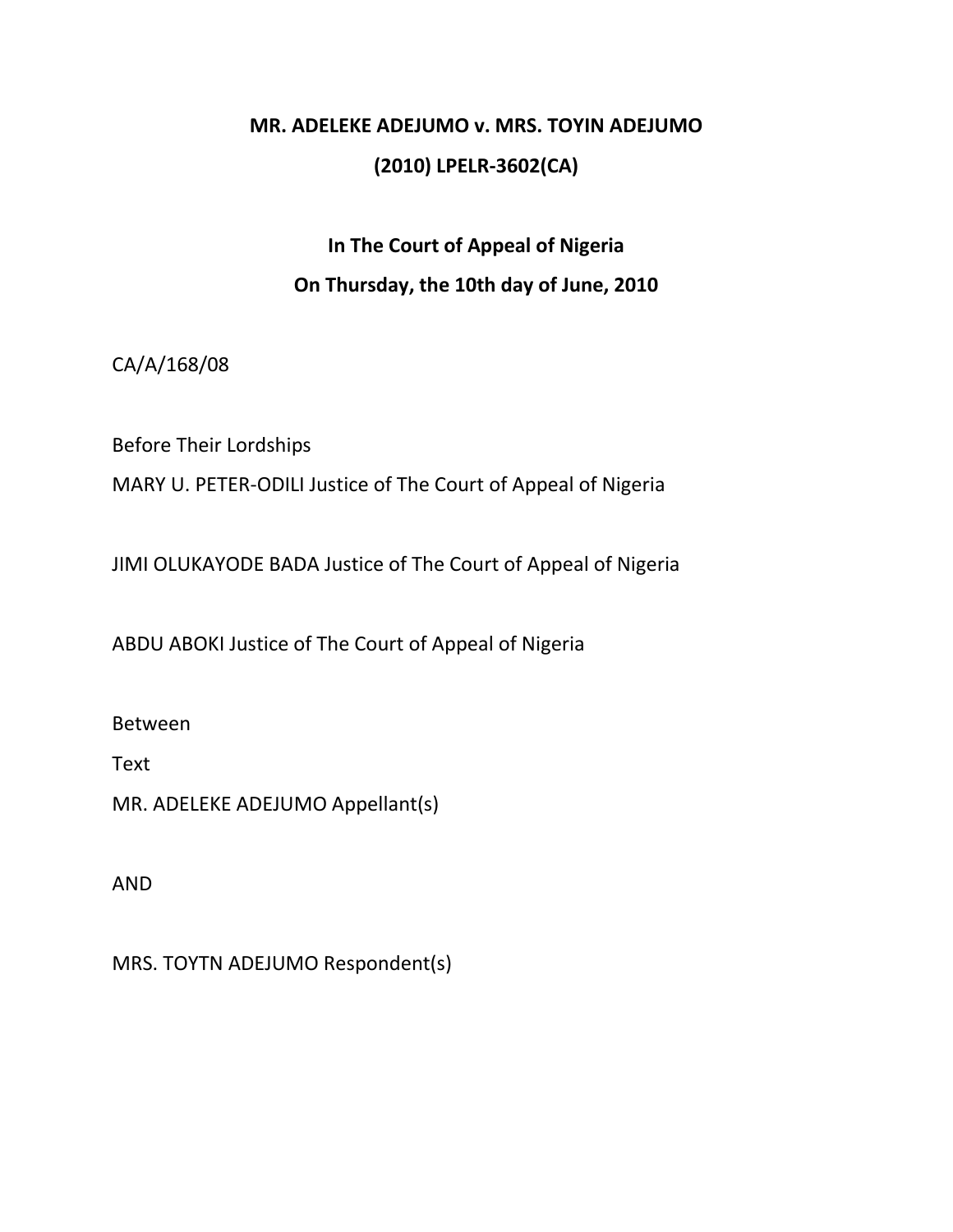## RATIO DECIDENDI

1. COURT - DUTY OF COURT: Courts duty to order and assess maintainance of a wife and child.

"Section 70(a) gives the Court the discretionary power to order and assess maintenance of a party, it is not likened to a claim for special damages where the claimant must strictly prove his entitlement to such award before same can be awarded by the court as submitted by the appellant's Counsel." The Matrimonial Causes Act Cap 220 LFN 1990 provides for the principles to guide the Court in assessment of maintenance under Section 70 thus:- "(1) Subject to this Section, the Court may, in proceedings with respect to the maintenance of a party to a marriage, or of children of the marriage, other than proceedings for an order for maintenance pending the disposal of proceedings, make such order as it thinks proper, having regard to the means, earning capacity and conduct of the parties to the marriage and all other relevant circumstances. (3) The court may make an order for the maintenance of a party notwithstanding that a decree is or has been made against that party in the proceedings to which the proceedings with respect to maintenance are related." Per ABOKI, J.C.A. (P. 15, paras. B-G) (...read in context)

2. INTERPRETATION OF STATUTE - MATRIMONIAL CAUSES ACT: Interpretation of Section 70(1) of the Matrimonial Causes Act

"A literal interpretation of Section 70(1) of the Matrimonial Causes Act will reveal that the sum to be awarded for maintenance of a wife and child of the marriage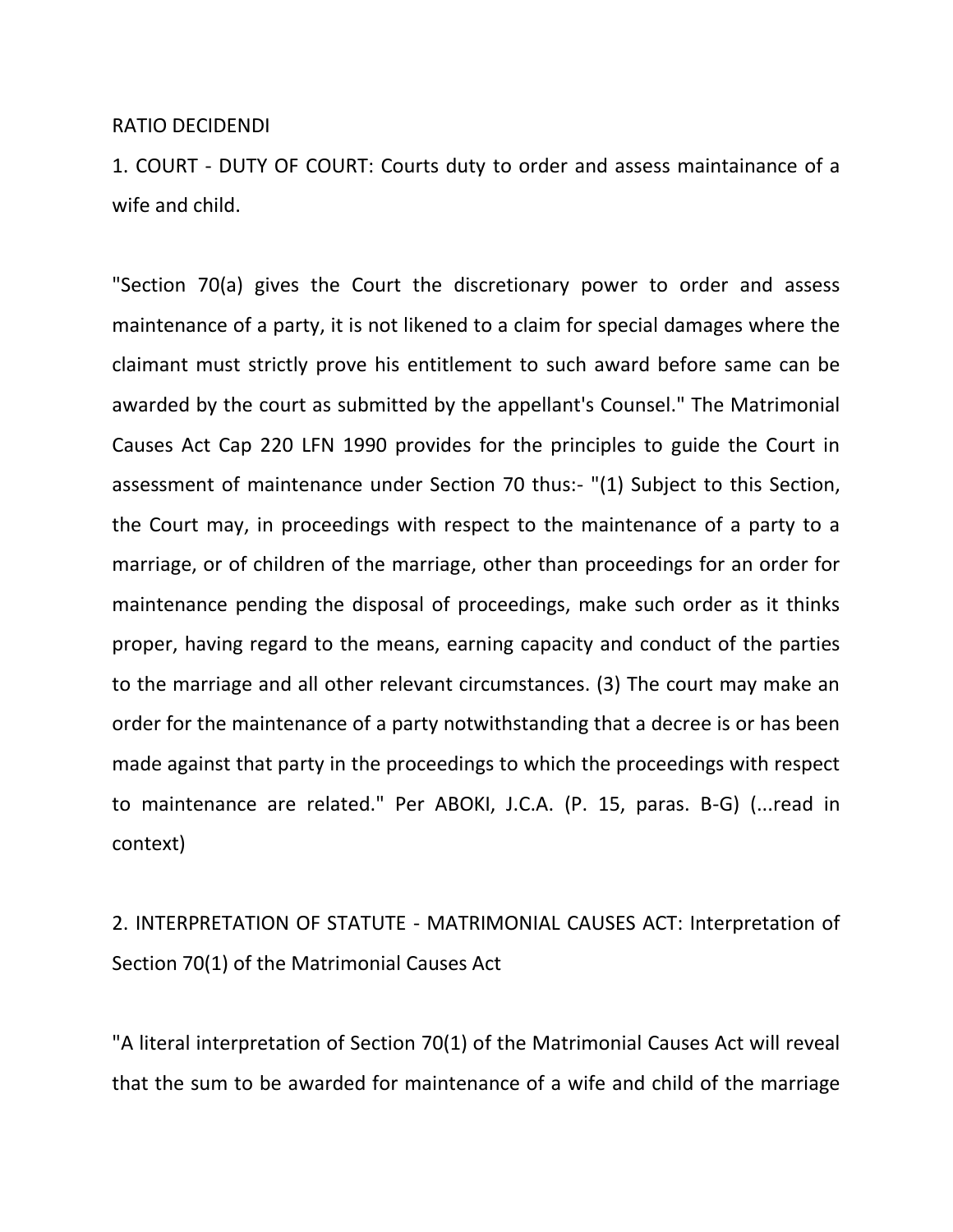shall be determined inter alia by - "(a) The means of the parties, which has been interpreted to mean capital assets of the parties including contingent and respective assets. See Damulak v. Damulak (2004) 8 NWLR Pt. 874 page 157, at 171-172. (b) The earning capacity of the parties (c) Conduct of the parties to the marriage (d) Other relevant consideration may include - (i) the existence or non existence of children (ii) the age of the children (iii) the station in life of the parties and their life styles (iv) Inflationary aspect of cost of living See Hayes v. Hayes (2000) 3 NWLR Pi. 648 page 276: Akinbuwa v. Akinbuwa (1998) 7 NWLR Pt. 559 at page 601: Nanna v. Nanna (supra)." Per ABOKI, J.C.A. (P. 16, paras. A-F) (...read in context)

3. FAMILY LAW - WIFE AND CHILD MAINTAINANCE: Whether a husband has a duty to maintain his wife and child

"A husband has a duty under the common law to maintain his wife and his children.It is the right of the wife and the child to demand that they be so maintained. Where a husband neglects to discharge his responsibility of maintaining his wife and children he can be compelled by law. The duty to provide maintenance entails the provision of food (balanced diet), clean water, clothing and shelter by the husband. A man who discharges this duty efficiently acquires for himself the title or appellation of Bread Winner. The importance of providing necessaries to the family is captured by the Constitution of the Federal Republic of Nigeria 1999 under Section 17(3)(h) which enjoins the State to encourage the promotion of family life.. It also stipulates under Section 17(3)(f),{g) that the State has a duty towards ensuring that children are protected against material neglect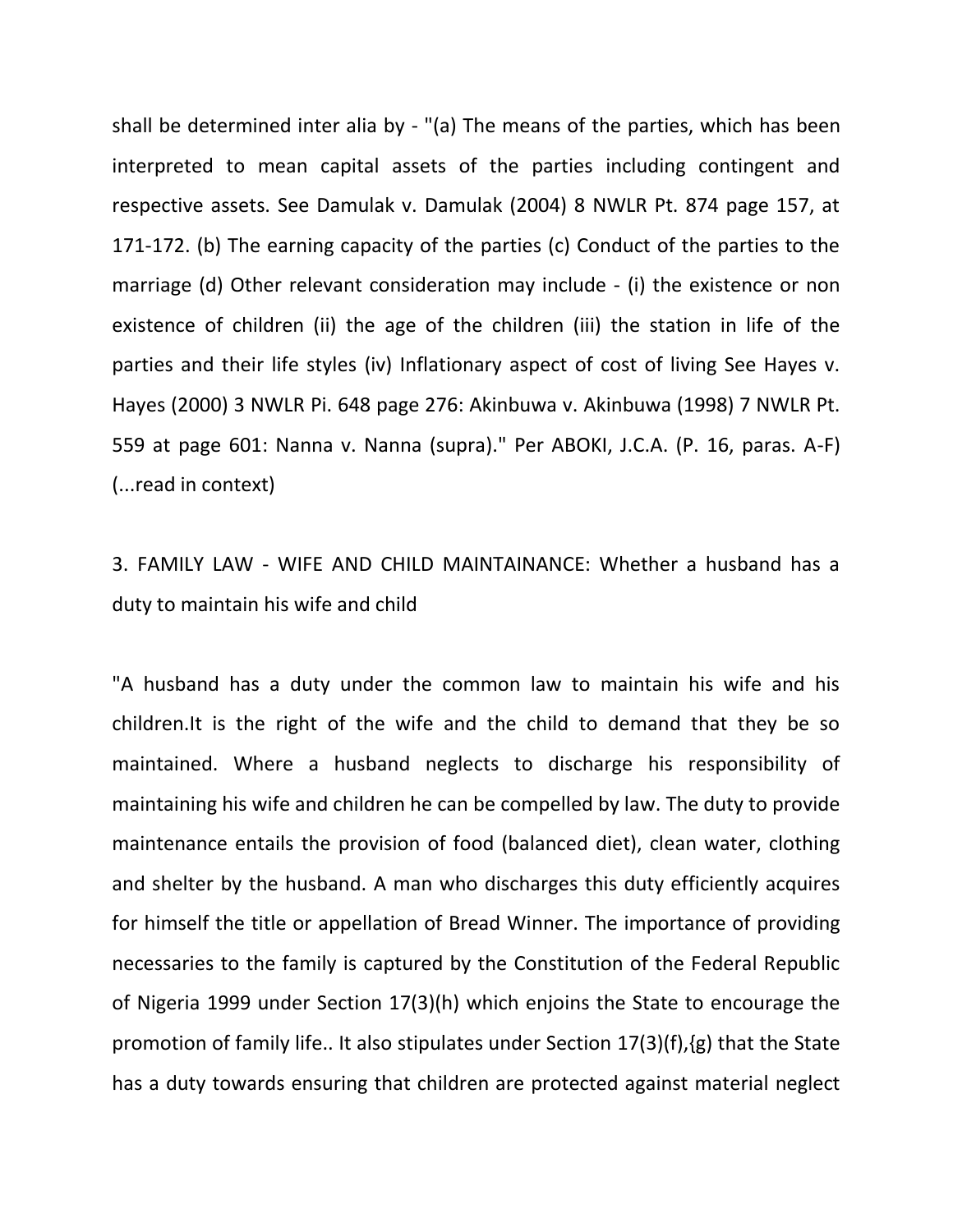and to provide assistance in deserving cases. In Nanna v. Nanna (2006) 3 NWLR Pt. 966 page 1 at 41 Abba Aji J.C.A. said on the duty of Husband to maintain his wife and children thus:- "The law has clearly provided for the criteria to be followed. A man has a common law duty to maintain his wife and his children and such a wife and child or children have a right to be so maintained. The right of a wife and child to maintenance is not contractual in nature. The husband is obliged to maintain his wife and may by law be compelled to find them necessaries, as meat, drink, clothes et cetera, suitable to the husband's degree, estate or circumstance."Per ABOKI, J.C.A.(Pp. 14-15, paras. A-A) (...read in context)

ABDU ABOKI, J.C.A. (Delivered the Leading judgment) This Appeal is against the decision of the High Court of the Federal Capital Territory Abuja delivered by O.O. Goodluck J. dated 18th February 2008. The fact of this case in brief is that the Petitioner married the Respondent at the Immanuel Baptist Church, Akeetan, Oyo State on the 4th June, 1994. From that date, they lived together as man and wife in Flat 11, Block 2, Section 2, Badagry Street in Area 2, Abuja.

In December, 2002, the Respondent brought in a woman to live with them in their matrimonial home in a relationship which according to the Petitioner bore the semblance, of a "marital relationship". The trio could not live together amicably, life became unbearable for the Petitioner who found her matrimonial home unconducive. The Petitioner alleged that she was occasionally physically and verbally assaulted by the Respondent besides, financial assistance from the Respondent was grounded to a halt hence she had to cater for herself and the only issue of the marriage.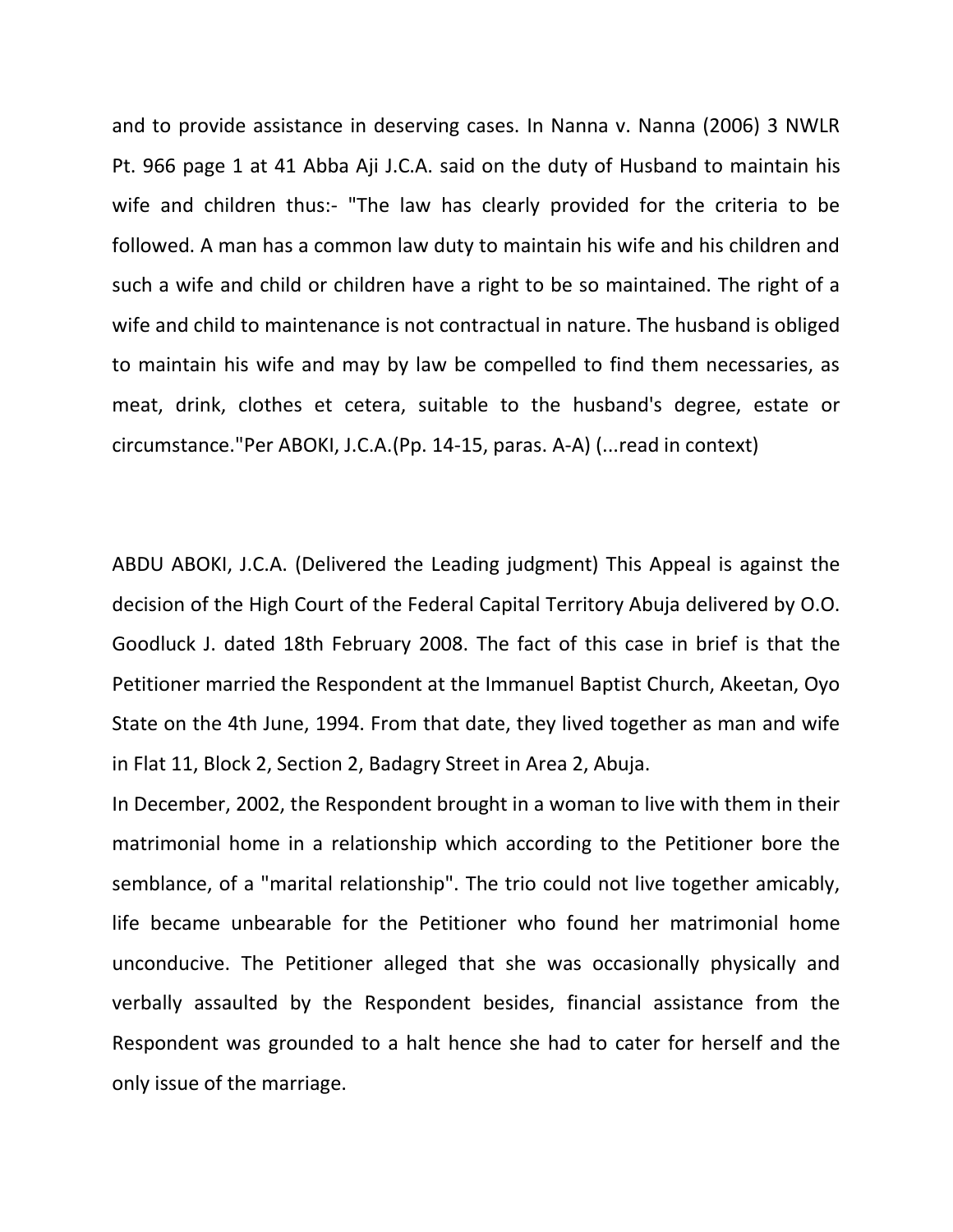On 31st January 2003 the Petitioner moved out of the matrimonial home for the sanity of her child and herself and has since been continuously living apart from her husband.

The Petitioner by her Amended Petition dated 14th March 2006 prayed the lower Court for the following reliefs against the Respondent:-

"(a) A decree of Dissolution of marriage on the grounds of cruelty, desertion for at least one year and having lived apart for a period of three years.

(b) An Order awarding the Petitioner custody of the child of the marriage.

(c) Maintenance Order for the Petitioner and the child of the marriage."

The Respondent filed an answer dated 31st May, 2006 in which he denied all the averments of the Petitioner other than the fact that they were lawfully married.

He denied ever marrying another woman nor did he bring any woman into their matrimonial home. He alleged that the Petitioner was persistently quarrelling with his two daughters of his previous marriage and that her departure from their matrimonial home according to the Respondent was Petitioner's unilateral decision.

The lower Court in its judgment delivered on 18th February, 2008 granted all the three reliefs sought by the Petitioner and made the following Order for the maintenance of the Petitioner and the child of the marriage:-

"1. The Respondent is hereby ordered to pay the sum of N40,000.00 (Forty Thousand Naira) per quarter towards the upkeep of the only child of the marriage. Respondent is further ordered to pay the sum of N25,000.00 (Twenty five Thousand Naira) per term for Oluwaseyi's school fees. He shall be financially responsible for her education up to tertiary level,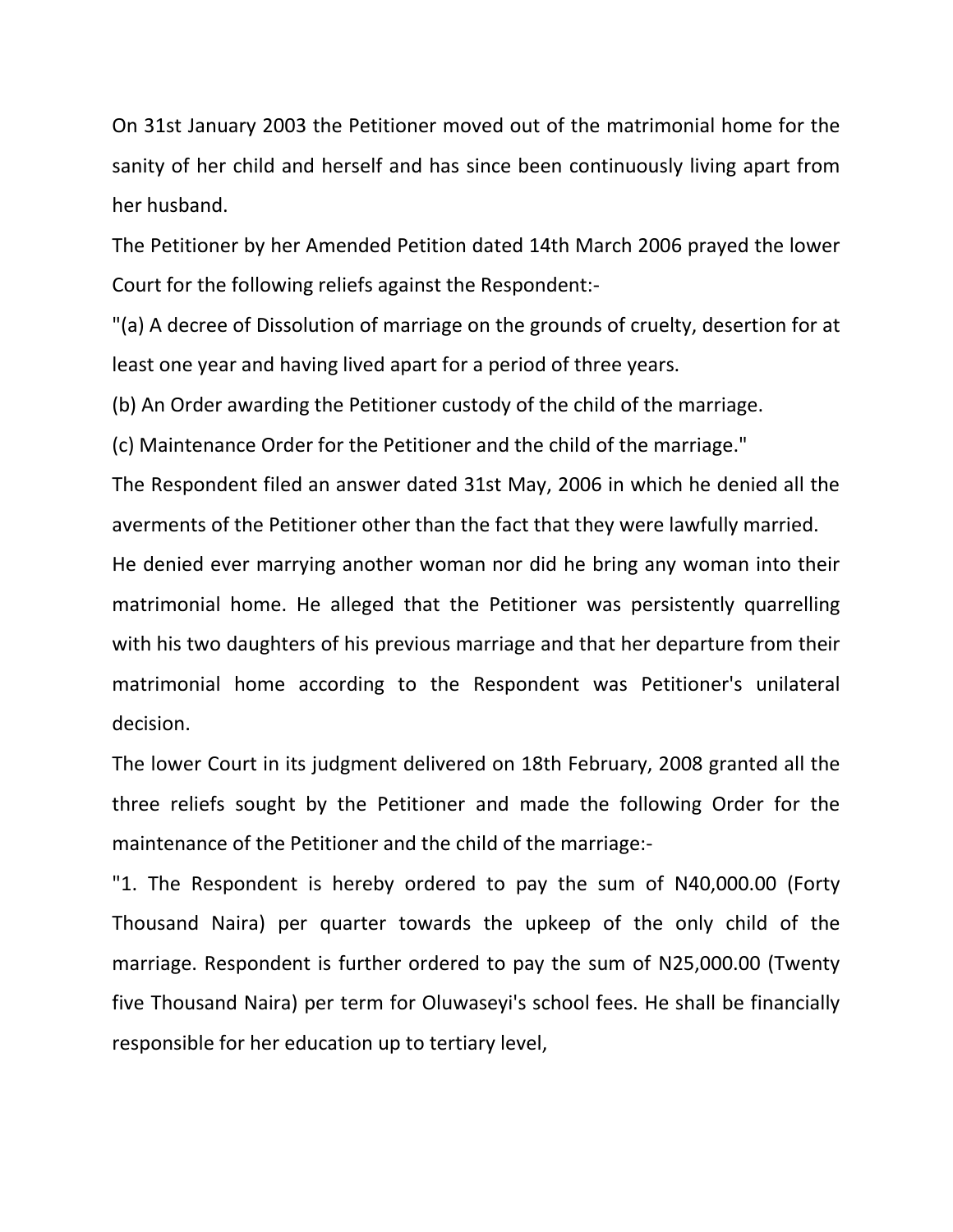2. The Respondent should pay N20,000 (Twenty Thousand Naira) per quarter for the maintenance of the Petitioner such payment is to cease in the event that she remarries.

The annual rent of N130,000.00 (One Hundred and Twenty Thousand Naira) paid by the Petitioner must be jointly borne by the two parties.

The Respondent shall be liable to pay the sum of N65,000.00 (Sixty five Thousand Naira) per annum towards the Petitioner's house rent provided she remains unmarried to another man."

The Appellant dissatisfied with the award of maintenance cost against him appealed to this Court. On 26/1/2010 pursuant to an application dated 4/11/08 and filed 5/11/08, this Court granted the Appellant leave to determine this Appeal on the strength of the Appellant/Applicant's brief of Argument, the Respondent having failed to file her Brief of Argument.

The Notice of Appeal dated 26/11/08 and filed on 27/3/2008 contained two Grounds of Appeal from which one issue is distilled for the determination of this Appeal. The lone issue reads as follows :-

"Whether in the circumstance of this case and the evidence adduced at the trial, the learned trial Judge was right to award maintenance cost for both the child and the Respondent against him."

Learned Counsel for the Appellant Adekola Mustapha referred the Court to the Provisions of Section 70 of the Matrimonial Causes Act Cap 220 Laws of the Federation, 1990.

He submitted that the power of the Court to make an Order with respect to the maintenance of the children of the marriage shall not be exercised for the benefit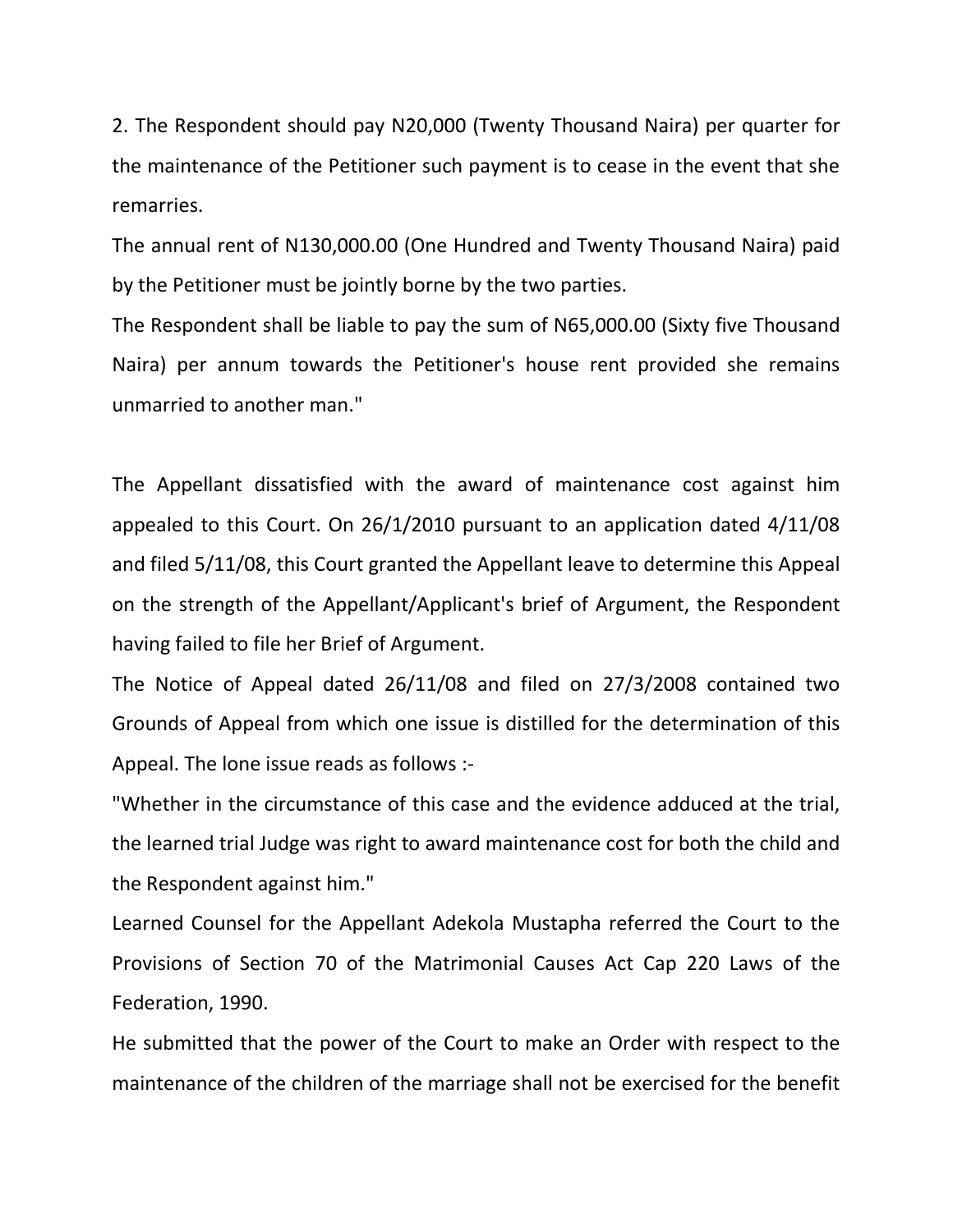of a child who has attained the age of 21 unless the Court is of the opinion that there are special circumstances that justify the making of such an Order for the benefit of that child.

Learned Counsel to the Appellant referred the Court to the Appellant's answer to the Petition and Cross-petition at page 21 of the Record of Appeal particularly paragraph 6 where he avers as follows:-

"a. The Petitioner is currently running a business he set up for her over 10years ago at Wuse Modern Market The annual shop rent alone is over N250,000.00 while the Petitioner makes an average monthly profit of over N100,000.00.

b. The Petitioner is also a qualified Professional Teacher with a University Degree in education.

c. The Petitioner willingly and voluntarily abandoned the matrimonial home.

d. The Respondent lost his first wife about 15 years ago that was when the older daughters were aged 5 and 3 and to the glory of God, he was able to bring them up successfully and one of them now is at a tertiary institution.

e. The Respondent is a level 10 officer with the Federal Capital Territory Administration his net pay per month is N31,377.86.

That is after CTSS, National Housing Fund, Pension and Tax deductions. The Respondent pleads his pay details for the month of January, 2006 and shall rely on it at the trial.

f.The Respondent further to (d) above states that pursuant to the Federal Government Monetization Policy/Sale of Accommodation to Civil Servant the one Bedroom Flat he was staying was offered to him for purchase at the sum of nearly N2,000,000.00 and because he doesn't want to lose that opportunity he had to apply for Mortgage Loan at Intercontinental Bank which is also being deducted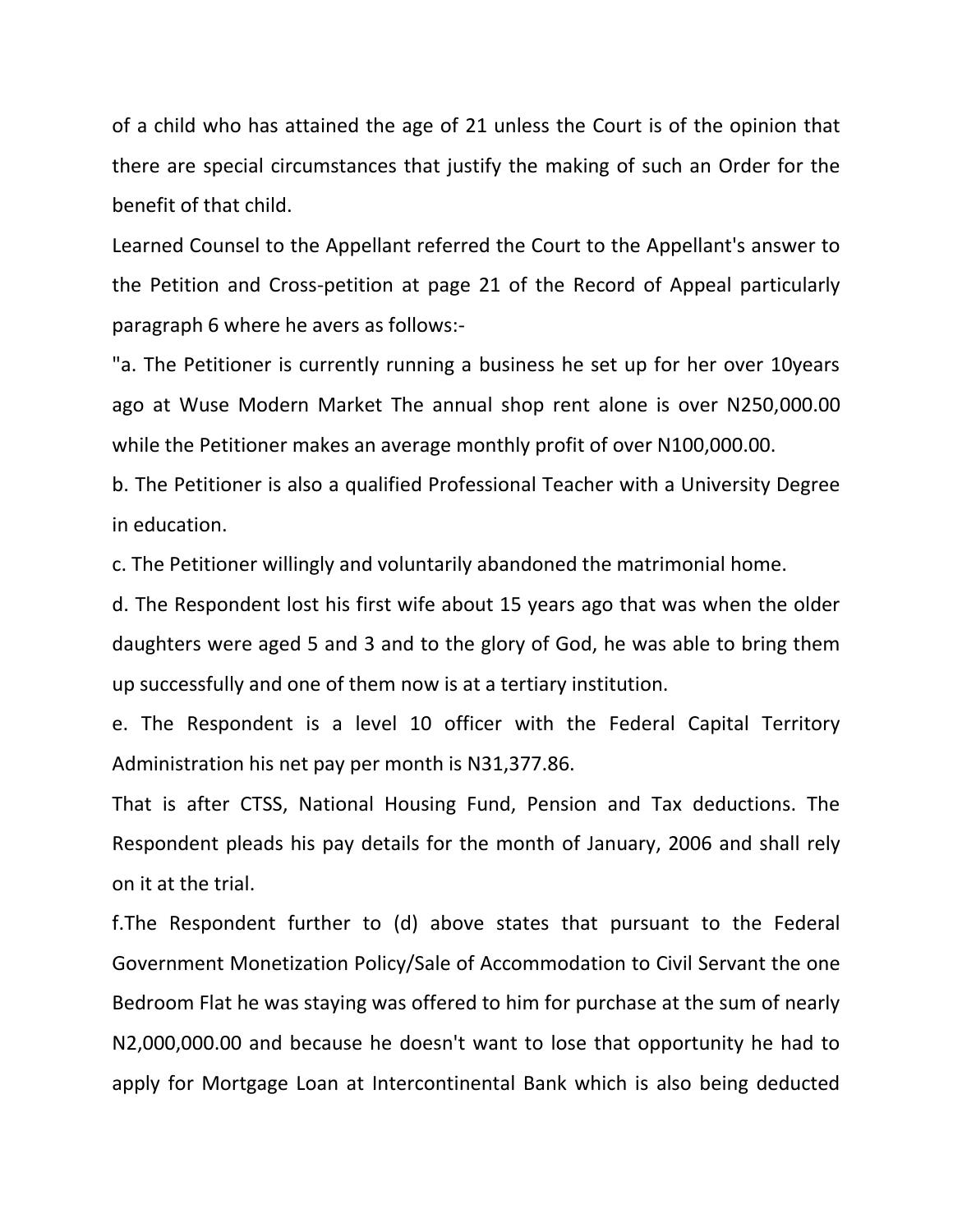from his monthly salary. The letter of offer of mortgage finance loan is pleaded and shall be relied upon at the trial.

g. In consideration of paragraphs (d) and (e) above, his monthly take home pay is now below N10,000.00."

Learned Counsel to the Appellant Adekola Mustapha contended that the Respondent joined issues with the Appellant in her reply to the Appellant's answer to the Petition at pages 25-28 of the Record wherein she admitted the following:-

"a.That she is aware that the Appellant had parents.

b. That she is aware that the Appellant had children from his previous marriage.

c. That she is aware of the Appellant shrinking financial status and even went as far as admonishing the Court in that ground not to grant him custody of the child.

d. Other averments in paragraphs 6(a) & (b) of the answer to the Petition were not controverted at all."

Adekola Mustapha maintained that the Respondent did not deny the Appellant's averments as to his salary on pages 32 and 33 of the Record of Appeal.

At pages 34-39 of the Record is the pay slip of the Appellant for six months.

Learned Counsel argued that since the Appellant's salary slip is the only proof of income established before the Court, the Court cannot enter any other source of income in favour of the Appellant to justify the award of the maintenance cost. He referred the Court to the case of Savannah Bank Ltd. v. Salami (1996) 8 NWLR Pt. 465 page 131 and submitted that it is the law that oral or extrinsic evidence cannot be admissible to contradict a written document.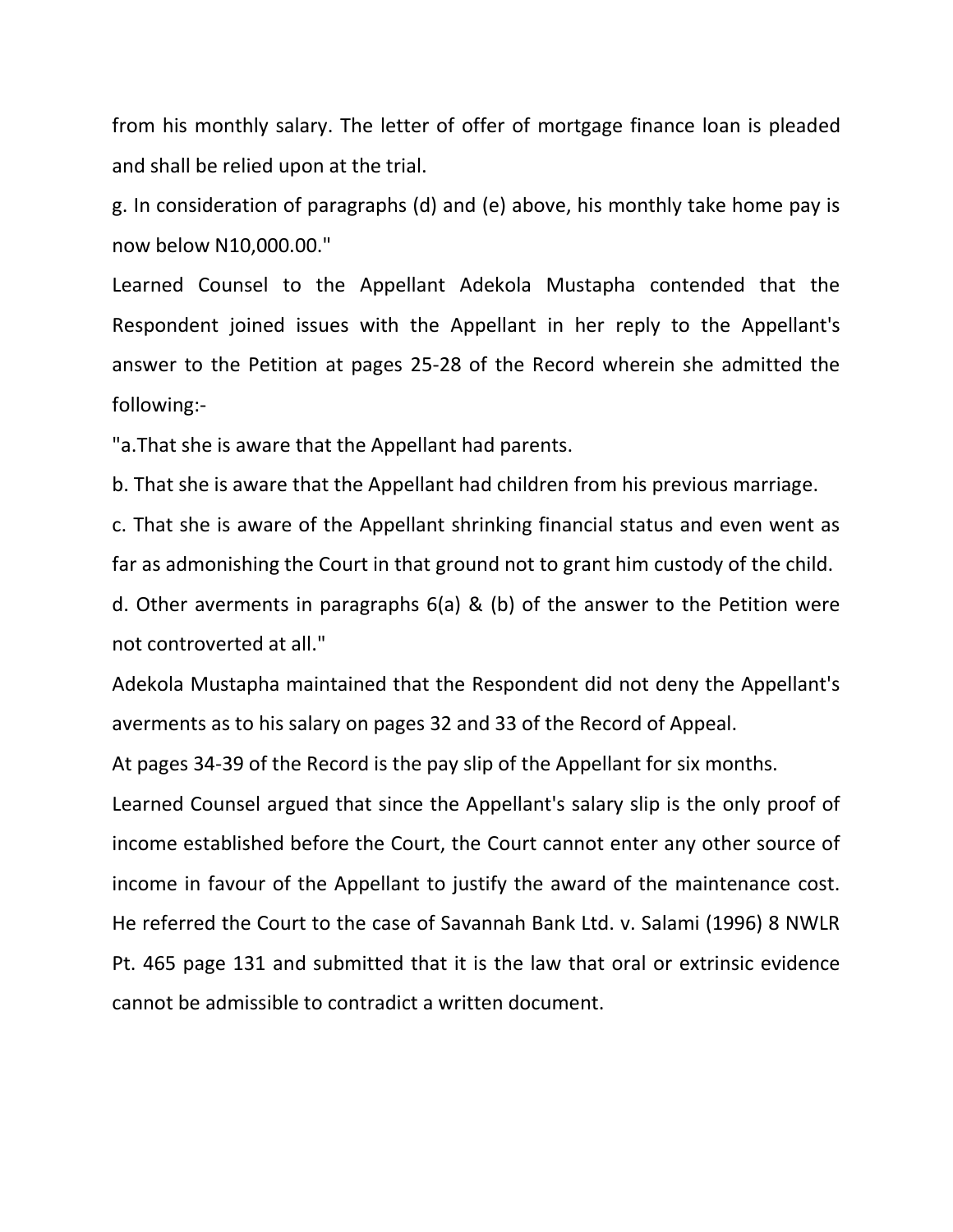Adekola Mustapha queried how the learned trial Judge came to award the maintenance cost it gave to the Respondent giving the circumstances of the case and the evidence of means of the two parties presented before the Court.

He contended that by the Appellant's estimation, he will be expected to pay a total sum of N380,000 to the Respondent and the only child of the marriage as maintenance cost.

Learned Counsel argued that even if the Appellant has no parent, children of pervious marriage or relations under his care and control that he would not be able to take care of himself if he pays an average sum of N31,666.7 to the Respondent per month as maintenance cost out of less than N33,000.00 his monthly take home pay. He opined that the law is that the Court will not make an Order in futility or one not capable of being enforced.

Learned Counsel insisted that it is not a must that maintenance cost be awarded against a party when it is apparent that such party has no means of paying.

He referred the Court to the cases of:

Anyaso v. Anyaso (1998) 9 NWLR Pt. 564 page 150 and Akinboni v. Akinboni (2002) 5 NWLR Pt. 761 page 546 where he said the Court held that it is punitive to order a party to pay a maintenance allowance that is much more than his income. Adekola Mustapha submitted that the learned trial Judge did not properly consider and evaluate the evidence of earning capacities of the parties before making those award and neither did he consider the means of the parties. On the definition of what constitutes means of the parties and "earning capacity of the parties" in ordering maintenance in matrimonial cause, he cited the case of Damulak v. Damulak (2004) 8 NWLR Pt. 874 page 157, at 171-172.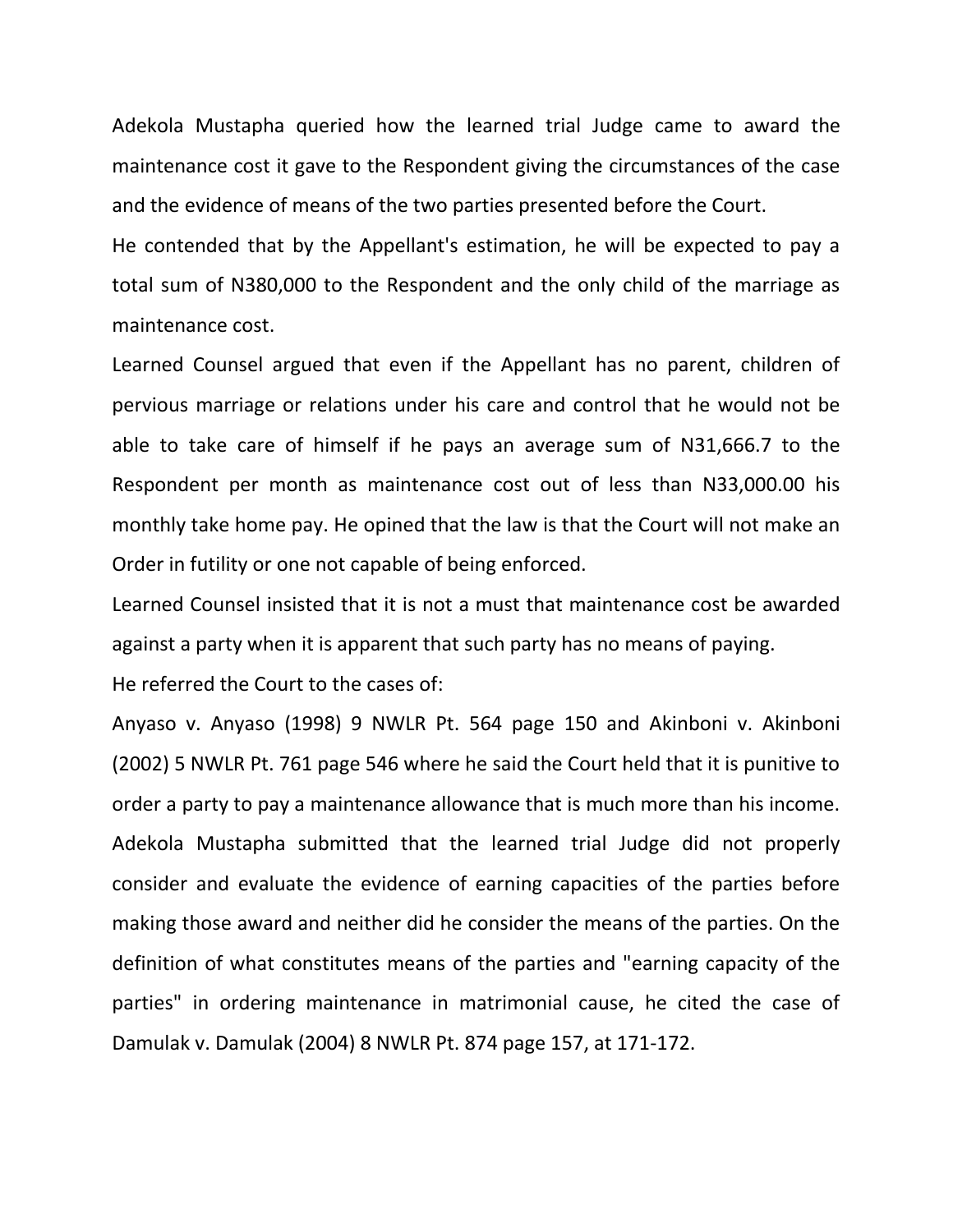Learned Counsel submitted that "means of the parties" refer to the respective capital assets of the parties including contingent and respective assets but "earning capacity" is based on different factors such as where the husband's earning capacity is subject to severe fluctuations or where the wife is unusually efficient and a keen business woman commanding substantial means yet may be involving to work after the decree, or where the wife is young with no children, or where the wife is young with children.

He submitted that the learned trial Judge did not advance any cogent reason or reason at all for making those awards. Adekola Mustapha insisted that Section 70(1) of the Matrimonial Causes Act has given a clear guideline to be followed in awarding maintenance cost in matrimonial proceedings; which he listed as follows:

- (a) Means of Parties
- (b) Earning capacity
- (c ) Conduct of the parties to the marriage
- (d) Other relevant consideration

Learned Counsel maintained that the Court of Appeal in the case of Damulak v. Damulak (supra) warned that even where the conduct of the husband is immoral or perfidious which conduct is objectionable, the wife must be given maintenance but not to be envied by the reason of that conduct.

In the instant case learned Counsel argued, the Respondent claims that she earns N25,000.00 monthly unimpaired from the business she runs in the shop while the learned trial Judge admitted the evidence of the appellant that he earns N31,000.00 per month as a Civil Servant. He maintained that even according to the learned trial Judge, the Appellant admitted owning two houses, living in one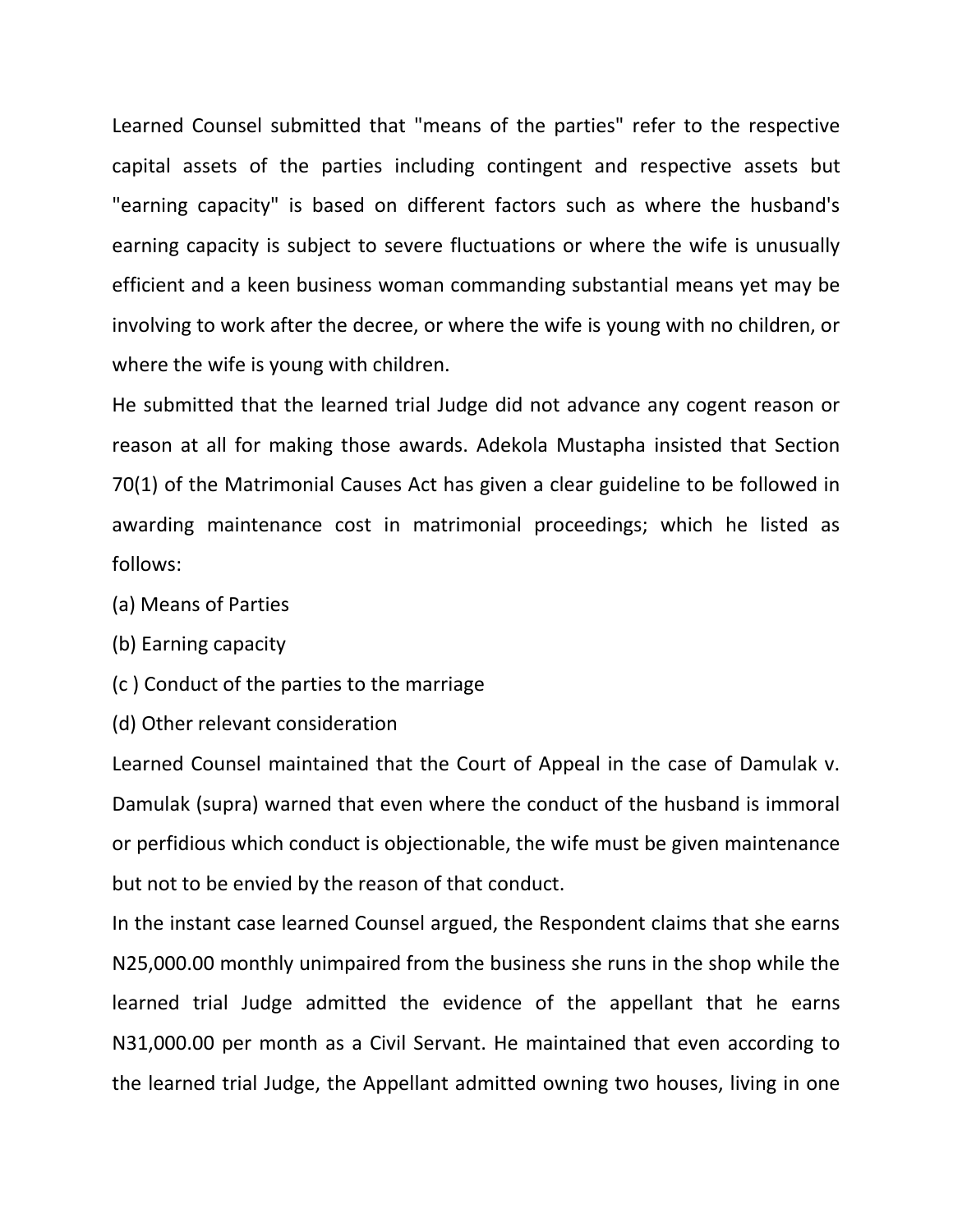and renting the other. Learned Counsel argued that there was no evidence of receipt of such rent or amount. He queried the basis upon which the Court believed that the Appellant is deriving income from such house.

Adekola Mustapha submitted that the learned trial Judge did not properly evaluate the evidence before him. He further submitted that this is a proper case for the Court to intervene. He cited the cases of:

Chime v. Ndu (1993) 3 NWLR Pt.227 and Adegboyega v. Awe (1993) 3 NWLR Pt. 286 page 224 where he said the Court held that where findings of facts by a trial Court are not supported by evidence and are therefore perverse it will be appropriate and proper for the Appellate Court to interfere with such findings and reverse them.

Learned Counsel said the contention of the appellant is that both he and the Respondent are working and that since the Respondent is the one managing the business he set up for her where she admits making an average income of N25,000.00 per month, then he, the appellant should not be made to make any further financial contribution to the only child of the marriage and particularly the Respondent taking into consideration his earning capacity.

Adekola Mustapha urged the Court to resolve the issue in favour of the Appellant and set aside the orders of maintenance awarded against the Appellant.

Maintenance means the provision made by a man for a woman who was formerly his wife. See Hayes v. Haves (2000) 3 NWLR Pt. 648 page 276 at 293-294.

Maintenance is intended to provide for the needs of the wife and not to mark disapproval of the husband's conduct. However the misconduct of the wife may be treated as relevant to her claim for maintenance in certain circumstances.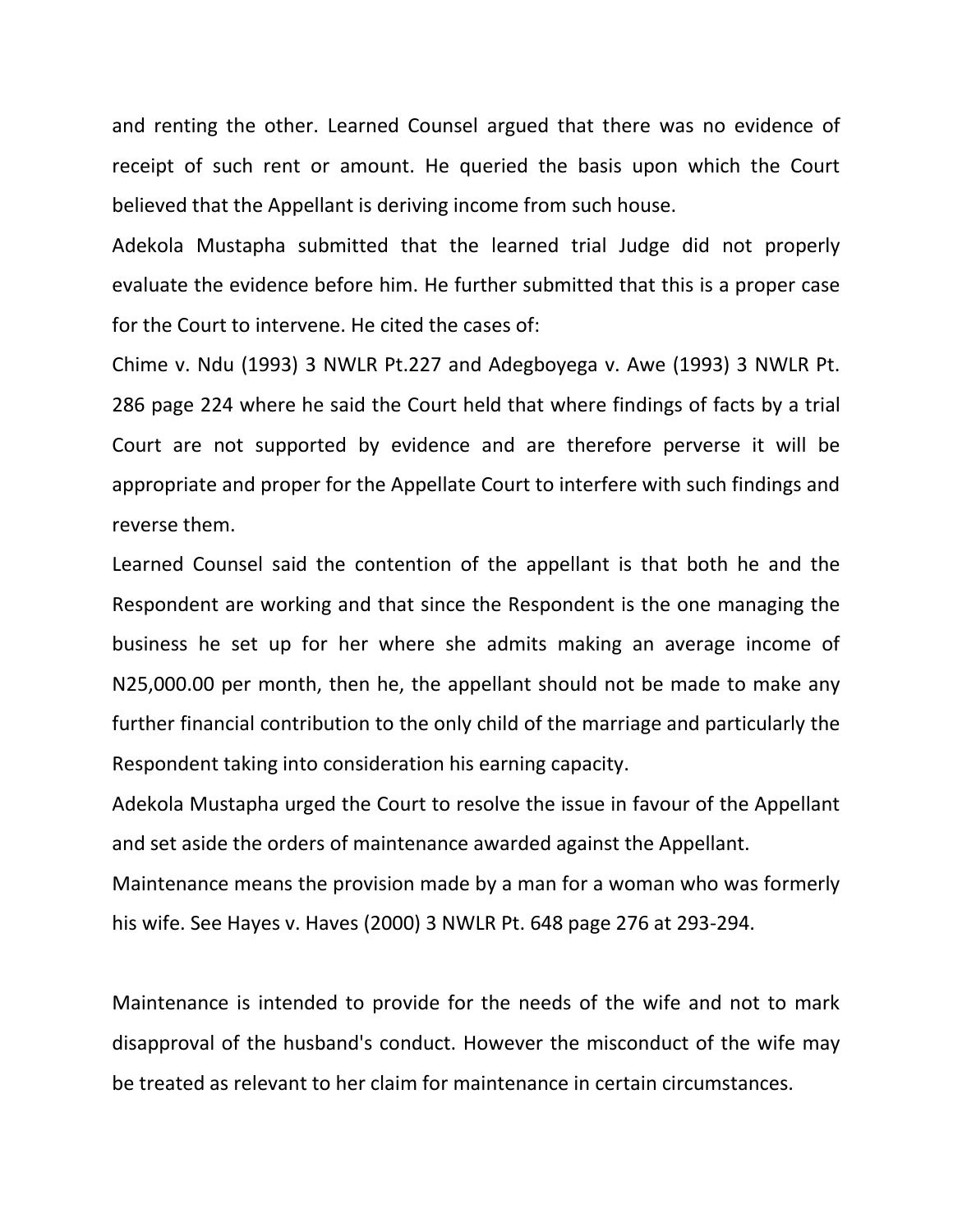An applicant with dirty hands may be granted maintenance if it is adjudged that the interest of the child of the marriage which is paramount compels it.

A husband has a duty under the common law to maintain his wife and his children.It is the right of the wife and the child to demand that they be so maintained.

Where a husband neglects to discharge his responsibility of maintaining his wife and children he can be compelled by law. The duty to provide maintenance entails the provision of food (balanced diet), clean water, clothing and shelter by the husband.

A man who discharges this duty efficiently acquires for himself the title or appellation of Bread Winner.

The importance of providing necessaries to the family is captured by the Constitution of the Federal Republic of Nigeria 1999 under Section 17(3)(h) which enjoins the State to encourage the promotion of family life.. It also stipulates under Section 17(3)(f),{g) that the State has a duty towards ensuring that children are protected against material neglect and to provide assistance in deserving cases.

In Nanna v. Nanna (2006 3 NWLR Pt. 966 page 1 at 41 Abba Aji J.C.A. said on the duty of Husband to maintain his wife and children thus:-

"The law has clearly provided for the criteria to be followed. A man has a common law duty to maintain his wife and his children and such a wife and child or children have a right to be so maintained. The right of a wife and child to maintenance is not contractual in nature. The husband is obliged to maintain his wife and may by law be compelled to find them necessaries, as meat, drink, clothes et cetera, suitable to the husband's degree, estate or circumstance.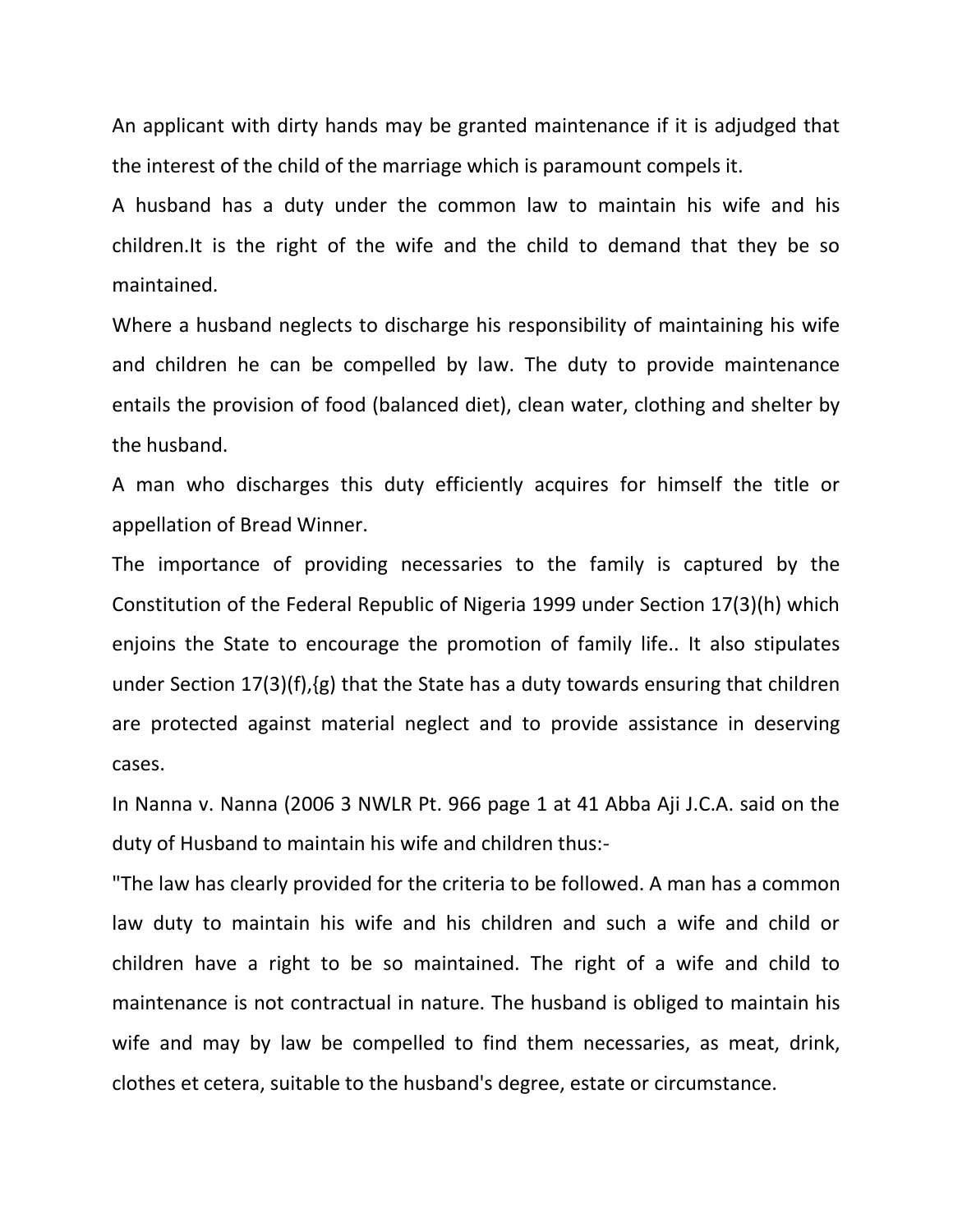In assessing maintenance, Section 70(a) gives the Court the discretionary power to order and assess maintenance of a party, it is not likened to a claim for special damages where the claimant must strictly prove his entitlement to such award before same can be awarded by the court as submitted by the appellant's Counsel."

The Matrimonial Causes Act Cap 220 LFN 1990 provides for the principles to guide the Court in assessment of maintenance under Section 70 thus:-

"(1) Subject to this Section, the Court may, in proceedings with respect to the maintenance of a party to a marriage, or of children of the marriage, other than proceedings for an order for maintenance pending the disposal of proceedings, make such order as it thinks proper, having regard to the means, earning capacity and conduct of the parties to the marriage and all other relevant circumstances.

(3) The court may make an order for the maintenance of a party notwithstanding that a decree is or has been made against that party in the proceedings to which the proceedings with respect to maintenance are related."

A literal interpretation of Section 70(1) of the Matrimonial Causes Act will reveal that the sum to be awarded for maintenance of a wife and child of the marriage shall be determined inter alia by -

"(a) The means of the parties, which has been interpreted to mean capital assets of the parties including contingent and respective assets. See Damulak v. Damulak (2004) 8 NWLR Pt. 874 page 157, at 171-172.

(b) The earning capacity of the parties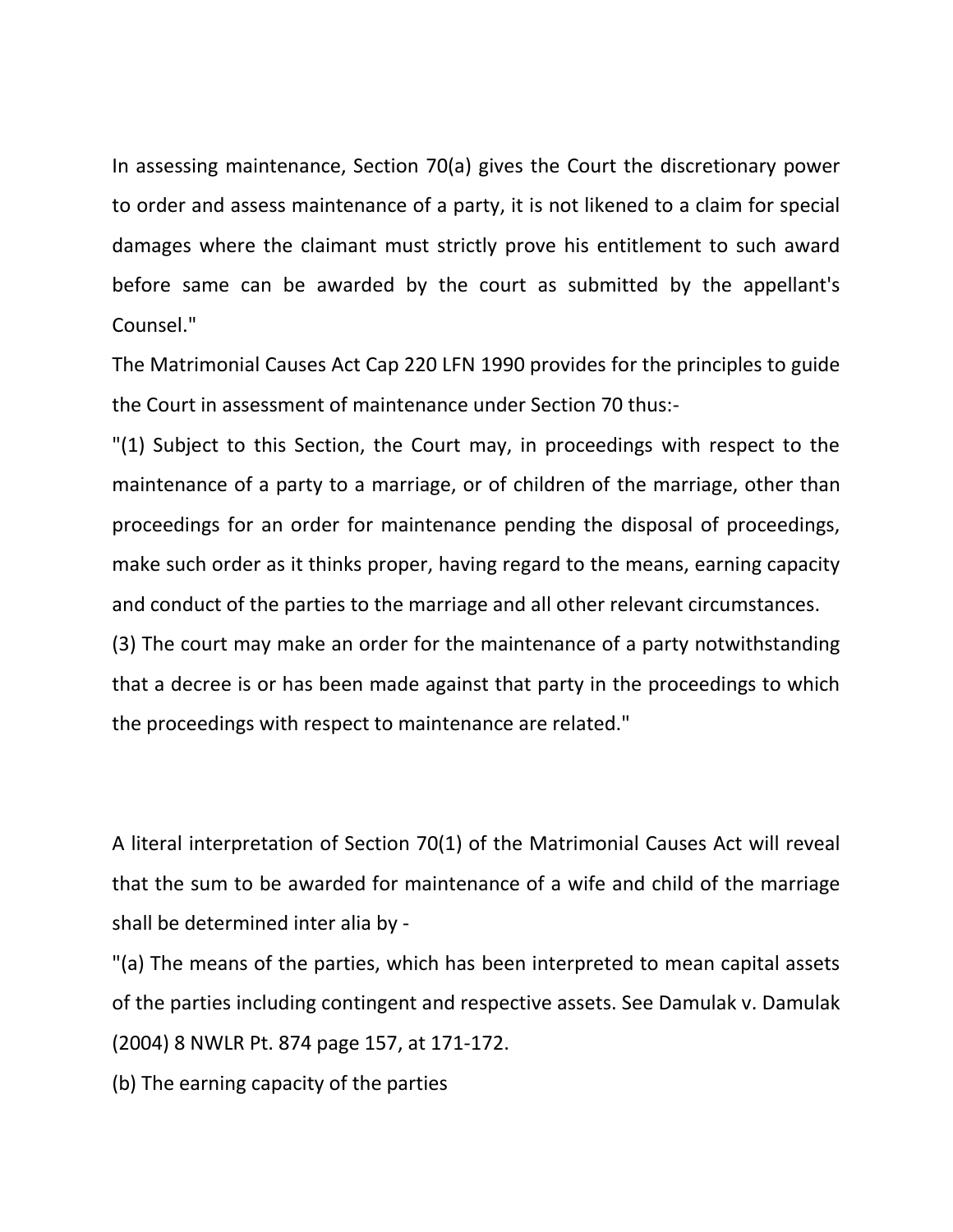(c) Conduct of the parties to the marriage

(d) Other relevant consideration may include -

(i) the existence or non existence of children

(ii) the age of the children

(iii) the station in life of the parties and their life styles

(iv) Inflationary aspect of cost of living

See Hayes v. Hayes (2000) 3 NWLR Pi. 648 page 276:

Akinbuwa v. Akinbuwa (1998) 7 NWLR Pt. 559 at page 601:

Nanna v. Nanna (supra).

It has been argued on behalf of the Appellant that the trial Court did not properly evaluate the evidence before him.

I have carefully perused the judgment of the trial Court, the trial Court in my opinion considered all the evidence presented before it as to the means of the parties, their earning capacity, the conduct of the parties to the marriage and other relevant considerations such as their lifestyle and other dependants of the parties before coming to his assessment of the maintenance cost to be paid by the Appellant to the Respondent.

On page 87 of the Record of Appeal the trial Court said:-

"Relying on the case of Hayes v. Hayes (supra) regard must be given to the financial status of both parties and their lifestyle............................

Still on the considerations enunciated in the Hayes v. Hayes case, the respective means of livelihood has also been taken into account under this issue of maintenance.....................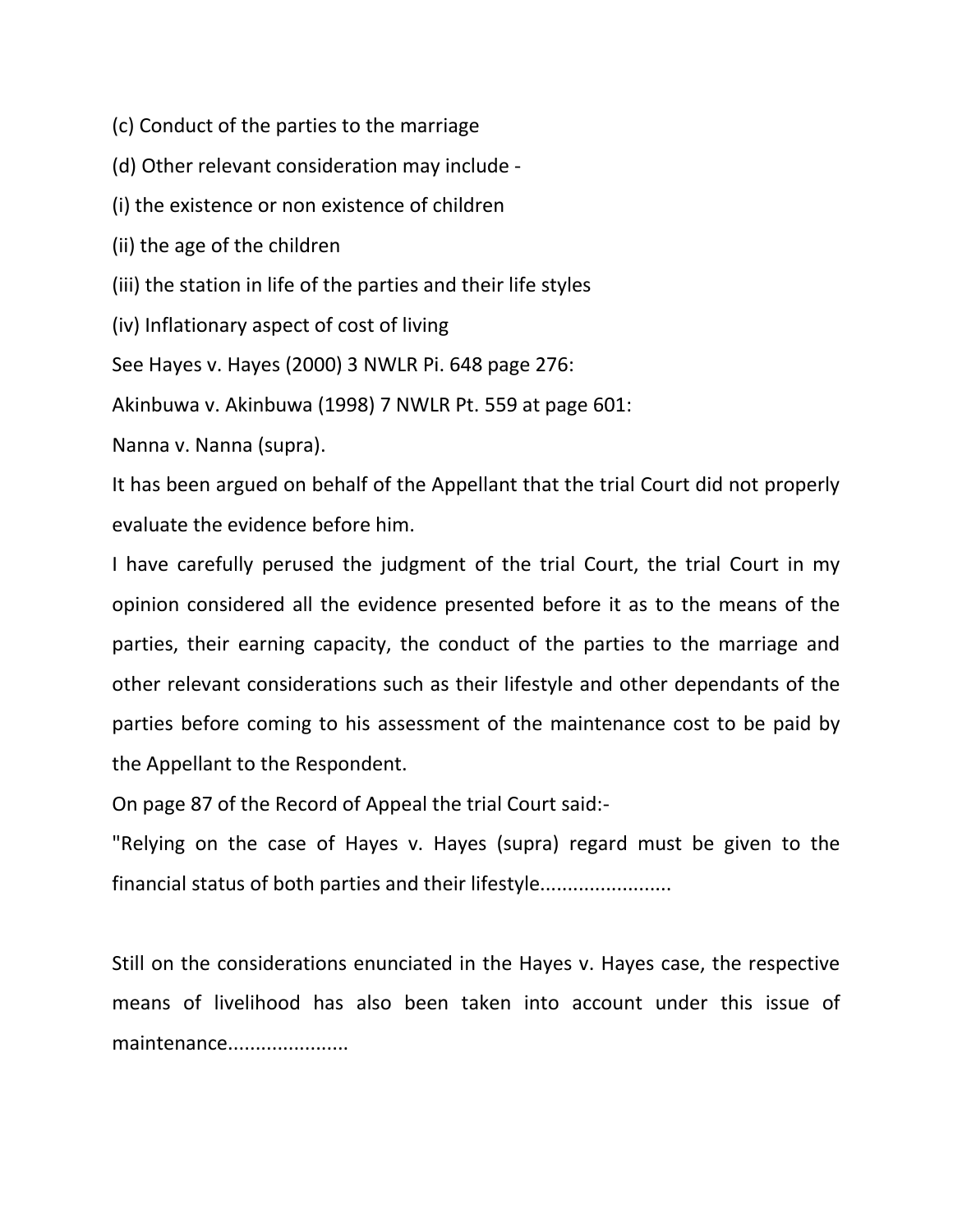Finally on the 3 condition for maintenance, it is the case of the Petitioner that the Respondent brought a woman to live with her and the Respondent in their matrimonial home in December, 2001. She cited an instance when she was verbally and physically assaulted by the Respondent. On the 17th April, 2002, the Police and neighbours had to intervene. Besides, she has had to pay for herself and the child when the Respondent refused to provide feeding allowance. Her departure from their matrimonial home was on account of the unbearable and intolerable conduct of the Respondent. The Respondent denied all the Petitioner's allegations rather it was a case of Counter accusation as he testified that it was Petitioner who made life so unbearable to his two elder daughters to the extent that he had to send them away from home."

At page 88 of the Record of Appeal the trial Court made the following findings on the conduct of the parties thus:-

"Upon a thorough evaluation of the facts presented to this Court together with the factors considered in the Hayes v. Hayes case my answer to issue 3 is in the affirmative."

In arriving at its decision that it is proper to award maintenance to both the Petitioner and the child the Court said at page 88 of the record of Appeal thus:-

"Both the petitioner and the only child of the marriage are entitled to maintenance payable by the Respondent However, the Court's award will be informed by the financial capabilities of the Respondent."

It is in evidence before the Court that the Appellant has two houses, he lives in one of the houses while the second house is given out on rent. However the Appellant failed to disclose the rent generated from the said house which could have been of assistance to the Court in assessing his correct means. The actual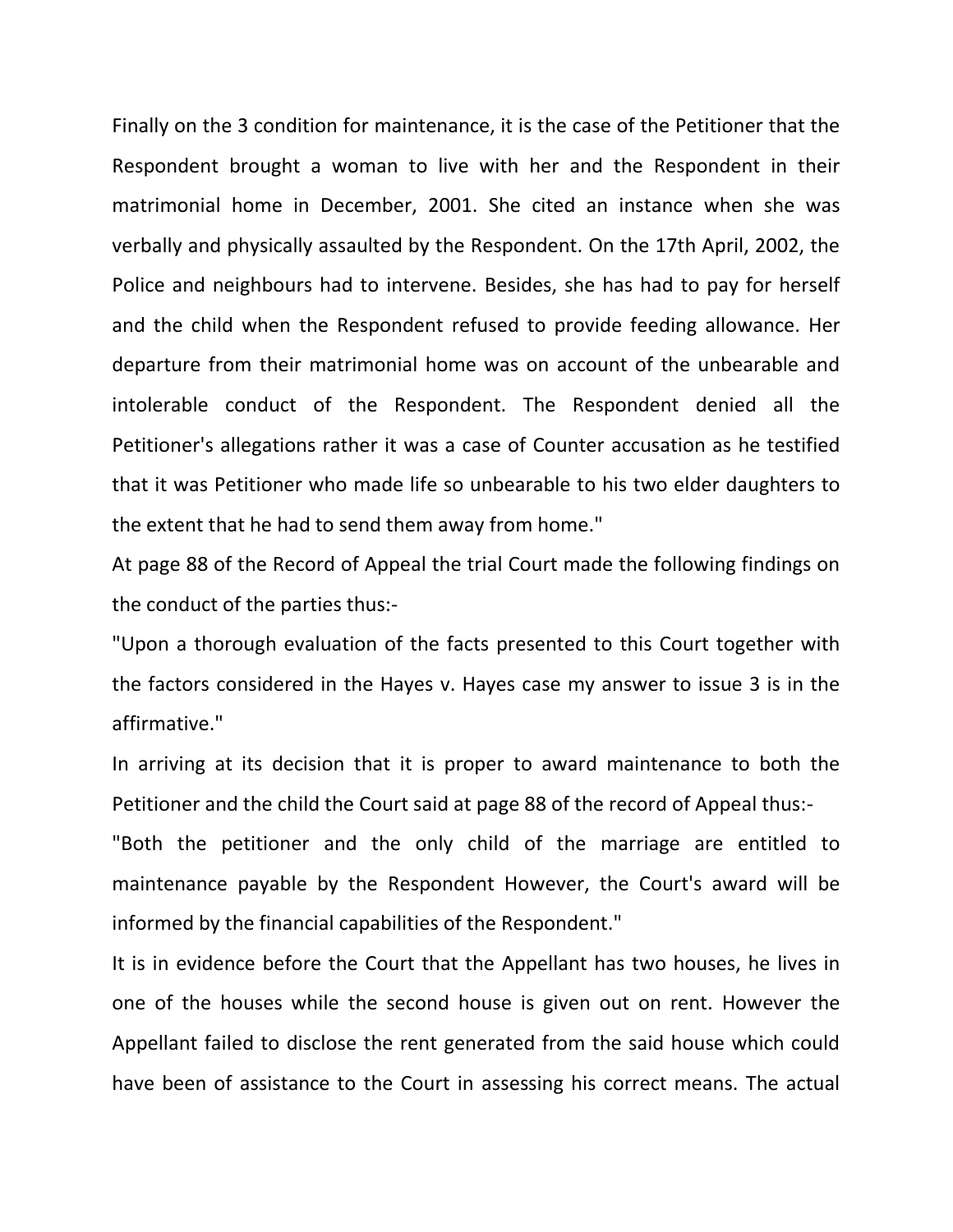rent for the said second house is a fact within the personal knowledge of the Respondent which he ought to have disclosed to the Court but he did not.

In its assessment of the means of the parties the trial Court observed this non disclosure of the rent generated by the Respondent from the second house and said:-

"The shop the Respondent opened up for the Petitioner is solely run by Petitioner and proceeds are still collected by the Petitioner, there is no evidence of the rent generated by the Respondent from his second house before this Court In light of the foregoing considerations, the Respondent is hereby ordered to pay the sum of N40,000,00 (Forty Thousand Naira) per quarter toward the upkeep of the only child of the marriage. Respondent is further ordered to pay the sum of N25,000 (Twenty-five Thousand Naira) per term for Oluwaseyi's school fees. He shall be financially responsible for her education up to tertiary level."

Considering the inflationary regime in this country vis-a-vis the depreciating value of the Naira, I am of the opinion that the maintenance assessment made by the trial Court was very fair.

The Appellant has presented nothing of value in this Appeal to satisfy the condition of the law for setting aside the Orders of maintenance awarded by the trial Court.

The Matrimonial Causes Act provides under Section 73 thus:-

"The Court shall not make an order increasing or decreasing an amount ordered to be paid by an order unless it is satisfied -

(a) that, since the order was made or last varied, the circumstances of the parties or either of them, or of any child for whose benefit the order was made, have changed to such an extent as to justify its so doing; or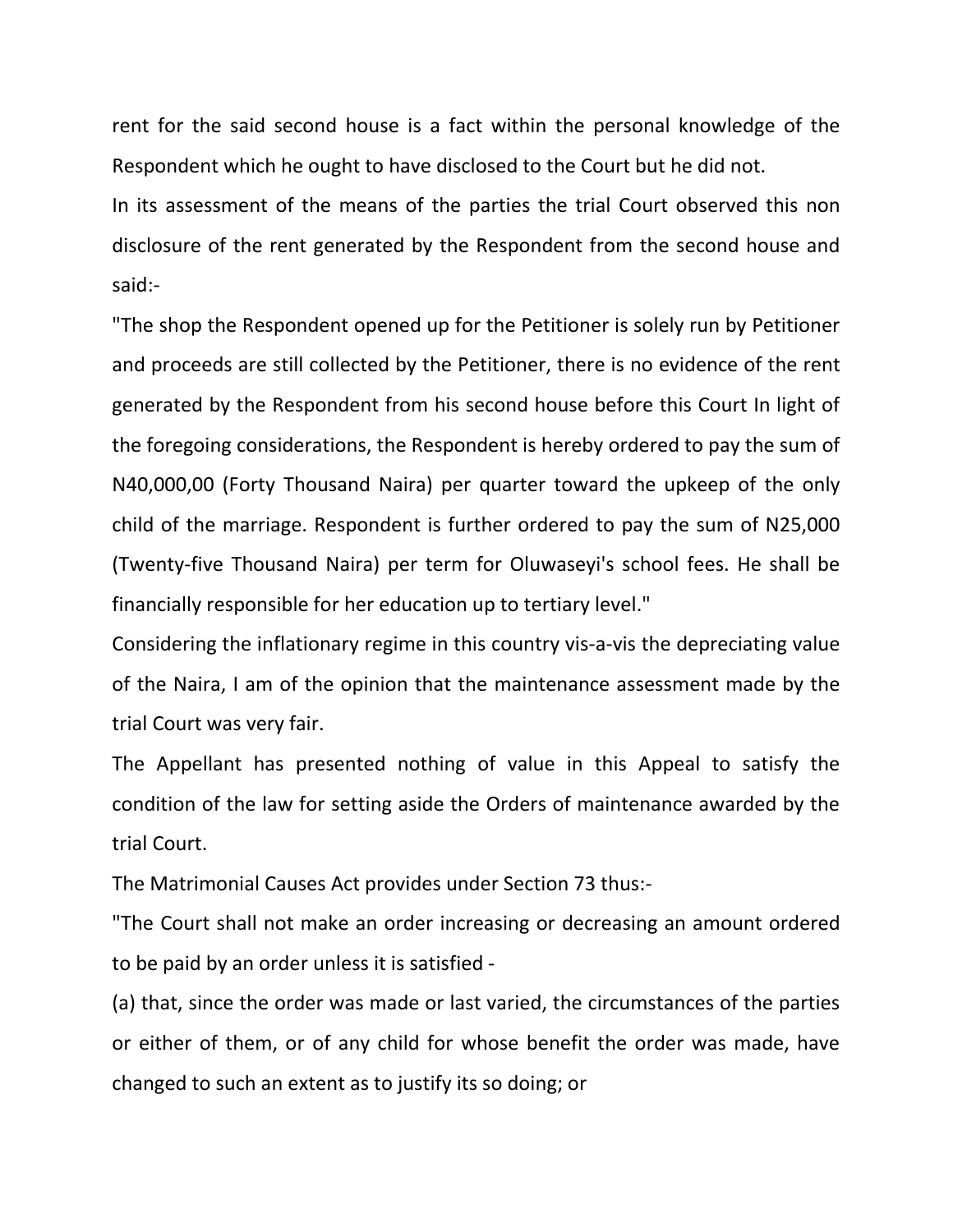(b) that material facts were withheld from the Court that varied the order or material evidence previously given before such Court was false."

In the instant case this Appeal seeks to vary the order of maintenance made by the lower Court on 18th February, 2008, but the Appellant has not presented anything before this Court to indicate that since the Order was made the circumstances by the parties or either of them or of the child for whose benefit the Order was made have changed to such an extent as to justify this Court varying the Order of maintenance made by the trial Court.

The Appellant had not also contended at the hearing of this Appeal that material facts were withheld from the trial Court that made the order or that material evidence previously given before the trial Court was false.

If any of these circumstances had existed at the hearing of this Appeal, the Appellant upon an application for leave to adduce fresh evidence would have been granted an indulgence by this Court. In the instant case if there is any party that withheld vital material from the trial Court, it is the Appellant because he refused to disclose the sums generated as rent from his second house. He who comes to equity must come with clean hands.

I see no merit in this Appeal and it is hereby dismissed. Pursuant to the provisions of Section 79(a) & (b) of the Matrimonial Causes Act Cap 220 LFN 1990, I hereby confirm the decision of the trial Court delivered on 18th February, 2008.

I will however not make any order as to cost.